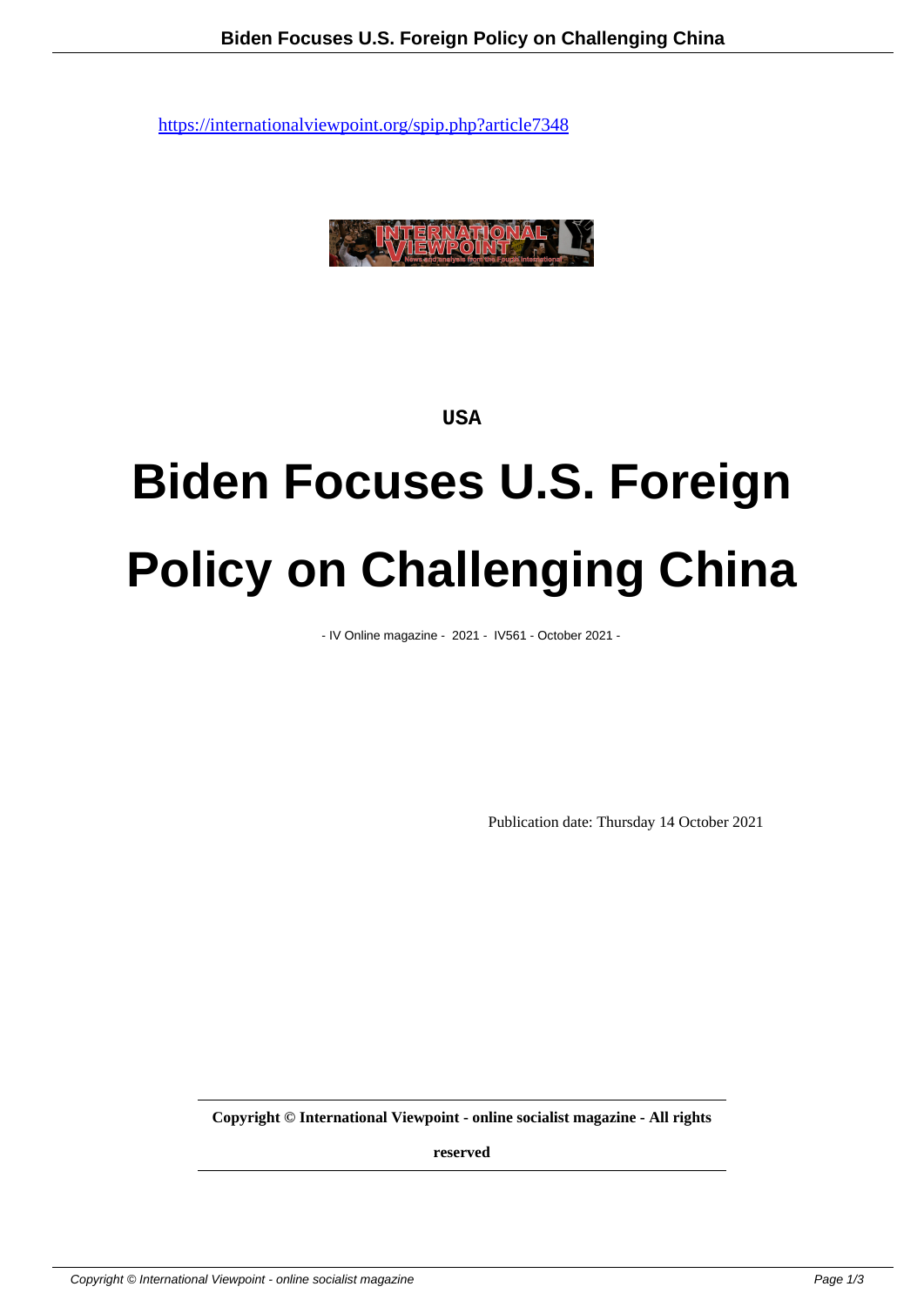## **President Joseph Biden has refocused U.S. foreign policy and military strategy on America's two great power imperial rivals: Russia and China, particularly the latter.**

With the world's second largest economy, still growing phenomenally at almost 8 percent per year, with its multi-trillion dollar belt-and-road initiative expanding its economic reach through Asia and to Europe and Africa, and with its leader Xi Jimping's promise to make his country a "world class" military power being gradually realized, China is at the center of U.S. policy and strategy. China's aggressive actions in constructing islands in the South China Sea and its threatening military maneuvers near Taiwan, have made its ambitions clear.

Former president Donald Trump challenged China in his typically erratic manner. As candidate, Trump frequently criticized China in Tweets and speeches, accusing China of currency manipulation, of intellectual property theft, of government subsidies of exports, and of creating the enormous trade imbalance. "We can't continue to allow China to rape our country," he said. Trump's harangues about China played well to his base of small business owners and rustbelt workers.

As president, Trump launched a tariff war with China, as each country imposed tariffs on hundreds of billions of dollars worth of goods. But that led to a slowing of the U.S. economy. Hundreds of thousands of U.S. jobs were lost, many U.S. farmers went bankrupt and still the trade deficit grew. Yet his base remained loyal.

Trump's messages were mixed. He lauded Chinese head of state Xi Jimping for his leadership, calling him a "friend" and an "incredible guy." He praised Xi's handling of the Hong Kong protests, as the Chinese central government strangled the democratic movement there; and Trump declined to speak out on the million Uyghurs held in concentration camps in Xinjiang province. (Though his cabinet members did.) Trump tightened export and investment controls, and China did eventually sign an agreement promising to stop currency devaluation and intellectual property theft.

Trump initially praised Xi's handling of the corona virus in China, but then later when the virus spread in the United States, he accused China of being responsible for the COVID pandemic, which he called the "Kung Flu," ginning up anti-China sentiment and anti-Asian racism. Trump demanded hundreds of billions of dollar in damages and threatened to punish China one way or another, but that was largely a charade. Trump's focus on economic issues and then on COVID meant that he tended to ignore China's geopolitical role.

Biden plans to build in the Quad, the alliance of the United States, Australia, Japan, and India, to resist China.

Biden's approach to the China challenge is altogether different. First, it is focused principally on geopolitics and military strategy. This was clearly demonstrated by the Biden administration's signing of a deal with Australia to provide it with nuclear submarines. Building on the Quada lose alliance of the United States, India, Japan and Australia Biden hopes to build a stronger coalition to contain China.

Second, Biden wants to renegotiate the Trans-Pacific Partnership, an economic alliance, negotiated with more than a dozen Pacific Rim countries in 2016 by President Barack Obama. Trump withdrew the United States from the TPP on his first day in office. Biden's renegotiation of TPP would lay a strong economic basis for countering China.

Opposition to China is popular in the United States. The proportion of Americans who see China as the country's